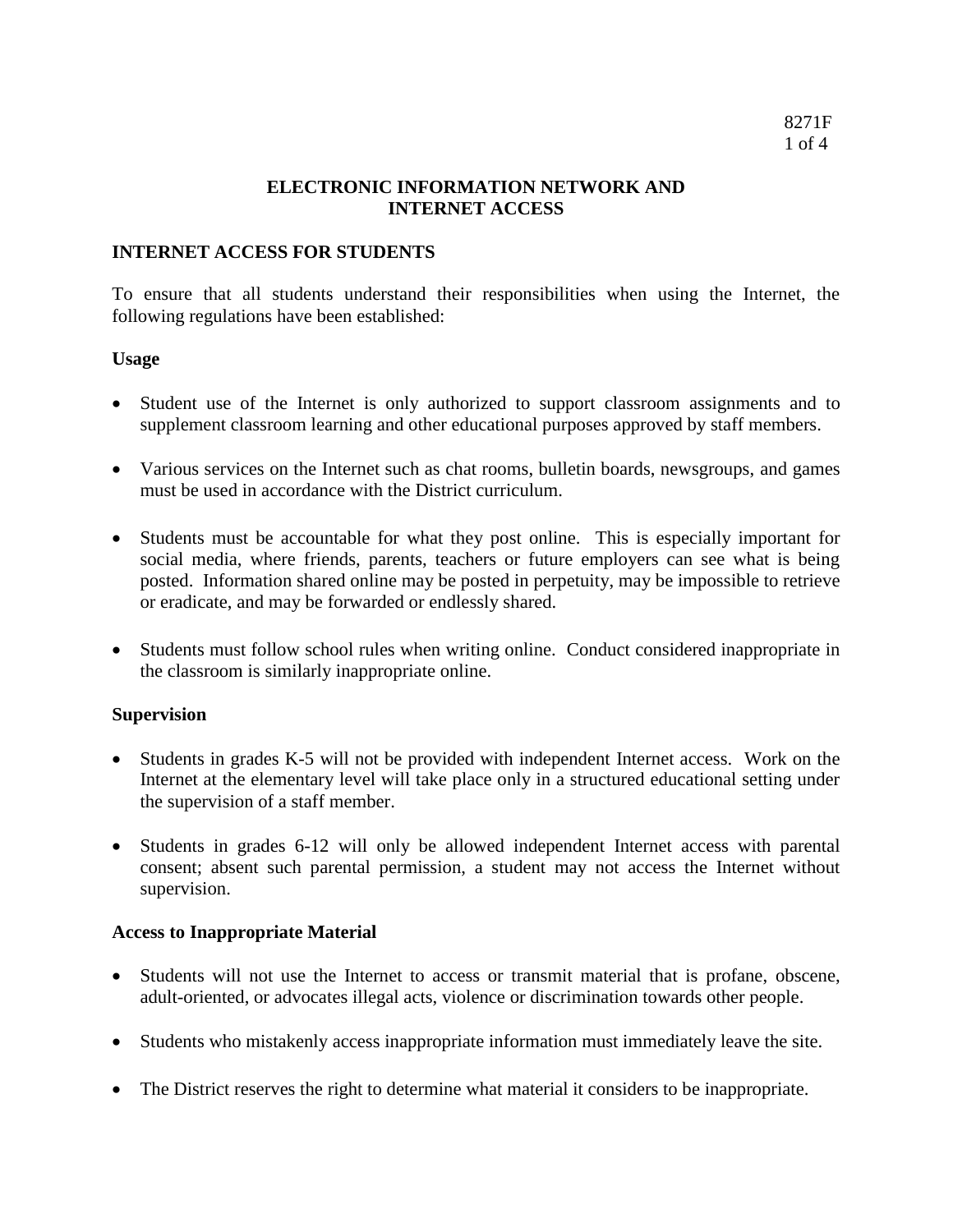### **Social Media and Social Networking Sites**

To accommodate new communication paradigms and tools and remain at the forefront of preparing students for the future, educators can/will explore new and emerging technologies to supplement the range of services they currently offer to their respective stakeholders.

Among the newest tools available to students are social media and social networking sites.

Social networking sites (e.g., Facebook, Twitter, etc.) are Websites or online communities that connect people through social and other networks.

Social networking sites (SNS) often include a range of communication platforms, including, but not limited to, creation of profiles, blogs, discussion boards, instant messaging and file sharing (sharing of text, photos, video, etc.).

SNS have great potential to connect people across the globe and enhance communication; however, they are also more informal, less structured, and still emerging. Students should not underestimate the power and speed of social media. Irreparable damage can result from certain social media postings in very short time frames. These regulations are designed to establish some basic parameters.

#### **Social Media Age Requirements**

- There are different parameters based on the age and/or grade level of the student.
- Students in grades kindergarten through three (3) will not have any access to social media.
- Students in grades four (4) or higher, but younger than thirteen (13) years old, may have access to social media with supervision.
- Beginning on the date they attain age thirteen (13) through twelfth grade, students may be granted independent access to social media for instructional purposes.

#### **Children's Internet Protection Act**

- These basic regulations have been created in accordance with the Children's Internet Protection Act (CIPA).
- CIPA is a federal law that Congress created to address issues and concerns about access to offensive content over the Internet on school and library computers.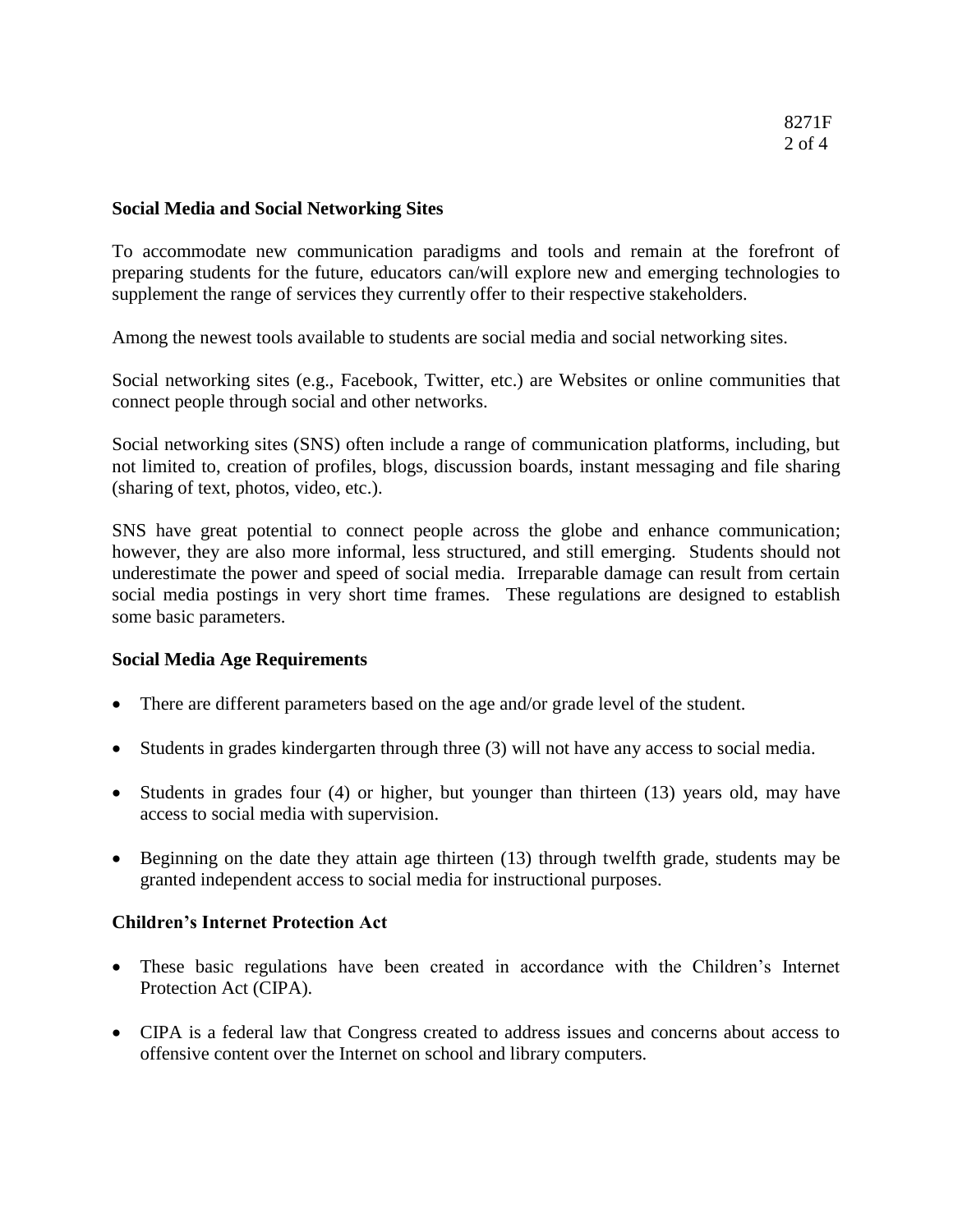# **Children's Internet Protection Act (Cont'd.)**

 According to CIPA, minors are individuals who have not yet reached the age of 17. District standards, based on CIPA, will allow access to social media with or without supervision starting in eighth grade.

# **Safety and Security**

- Students will not post personal contact information about themselves or provide their password to another person. Personal contact information may include, but may not be limited to: address, telephone number, school address or passwords.
- Students must promptly disclose to a teacher, counselor, or administrator any message or information they received that is inappropriate or makes them feel uncomfortable.
- Students will not post private information about another person.
- Students shall conduct themselves in the "virtual" or online world of social networking sites just as they would in all face-to-face interactions, namely treating others with dignity and respect and observing all other established standards of professional conduct.
- Students must acknowledge and agree that when they create or post material on the District social networking sites that they are in effect "content publishers" and as such are subject to a host of ethical and legal obligations including, but not limited to, compliance with the federal Digital Millennium Copyright Act.

# **Reporting Requirements**

- These regulations apply, but are not limited to, Web pages, social networking sites, message boards, podcasts, and blogs.
- Students shall report known or suspected violations of the District's EIN Access Policy and Regulations to a teacher or administrator.
- If students encounter inappropriate material that is disrespectful or makes them feel uncomfortable in any way, a teacher or administrator should be notified immediately.